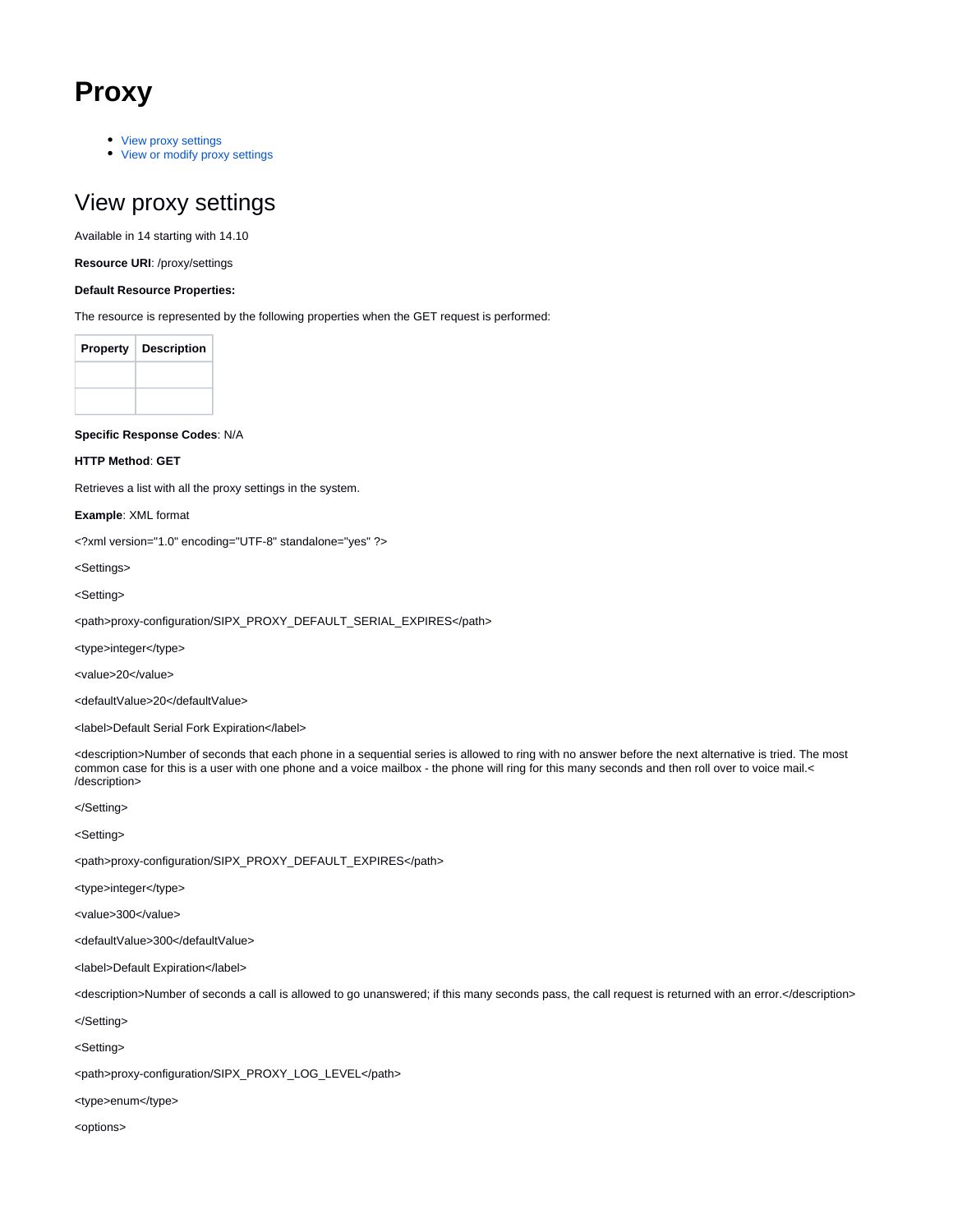#### <entry>

- <key>NOTICE</key>
- </entry>
- <entry>
- <key>CRIT</key>
- </entry>
- <entry>
- <key>EMERG</key>
- </entry>
- <entry>
- <key>WARNING</key>
- </entry>
- <entry>
- <key>ERR</key>
- </entry>
- <entry>
- <key>INFO</key>
- </entry>
- <entry>
- <key>ALERT</key>
- </entry>
- <entry>
- <key>DEBUG</key>
- </entry>
- </options>
- <value>NOTICE</value>
- <defaultValue>NOTICE</defaultValue>
- <label>Log Level</label>
- </Setting>
- <Setting>
- <path>proxy-configuration/SIPX\_PROXY\_AUTHENTICATE\_ALGORITHM</path>
- <type>string</type>
- <label>Authenticate Algorithm</label>
- <description>The algorithm used in authentication</description>
- </Setting>
- <Setting>
- <path>proxy-configuration/SIPX\_PROXY\_MAX\_FORWARDS</path>
- <type>integer</type>
- <label>Maximum Forwards</label>
- <description>(Max-Forwards header field)Maximum number of hops a request can transit on the way to its destination.</description>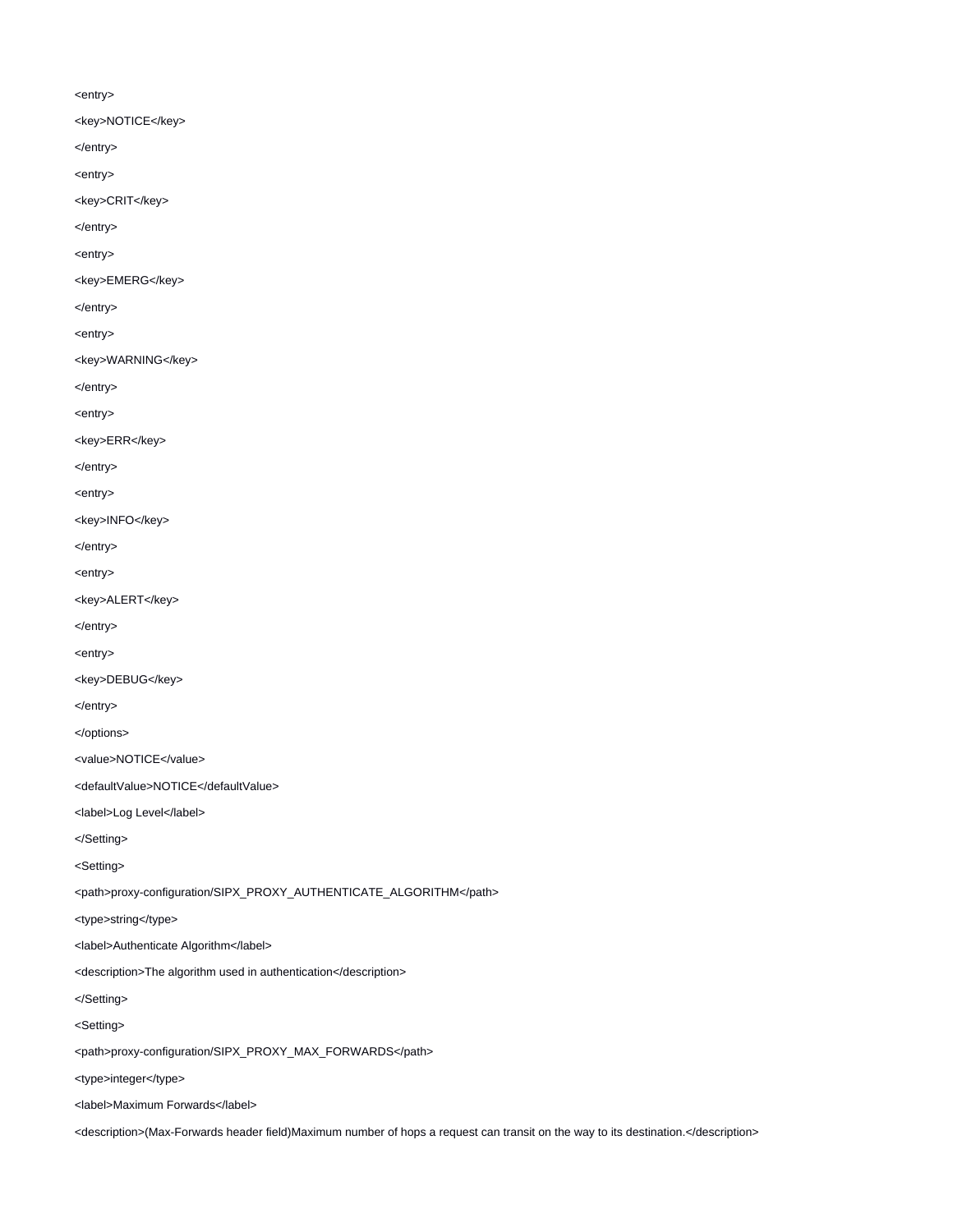</Setting>

<Setting>

<path>proxy-configuration/SIPX\_PROXY\_STALE\_TCP\_TIMEOUT</path>

<type>integer</type>

<label>Stale TCP Timeout</label>

<description />

</Setting>

<Setting>

<path>proxy-configuration/SIPX\_PROXY\_ENSURE\_TCP\_LIFETIME</path>

<type>boolean</type>

<value>0</value>

<defaultValue>0</defaultValue>

<label>Ensure TCP Lifetime</label>

<description />

</Setting>

<Setting>

<path>proxy-configuration/SIPX\_PROXY\_RELAY\_ALLOWED</path>

<type>boolean</type>

<value>1</value>

<defaultValue>1</defaultValue>

<label>Allow Non-Local Domain Relay</label>

<description>If checked, proxy can act as a relay for non-local domain transactions. If you are using external phone features for phone lines, you must allow relaying.</description>

</Setting>

</setting>

JSON format

{

settings: [26]

0: {

path: "proxy-configuration/SIPX\_PROXY\_DEFAULT\_SERIAL\_EXPIRES"

type: "integer"

options: null

value: "20"

defaultValue: "20"

label: "Default Serial Fork Expiration"

description: "Number of seconds that each phone in a sequential series is allowed to ring with no answer before the next alternative is tried. The most common case for this is a user with one phone and a voice mailbox - the phone will ring for this many seconds and then roll over to voice mail."

}-

1: {

path: "proxy-configuration/SIPX\_PROXY\_DEFAULT\_EXPIRES"

type: "integer"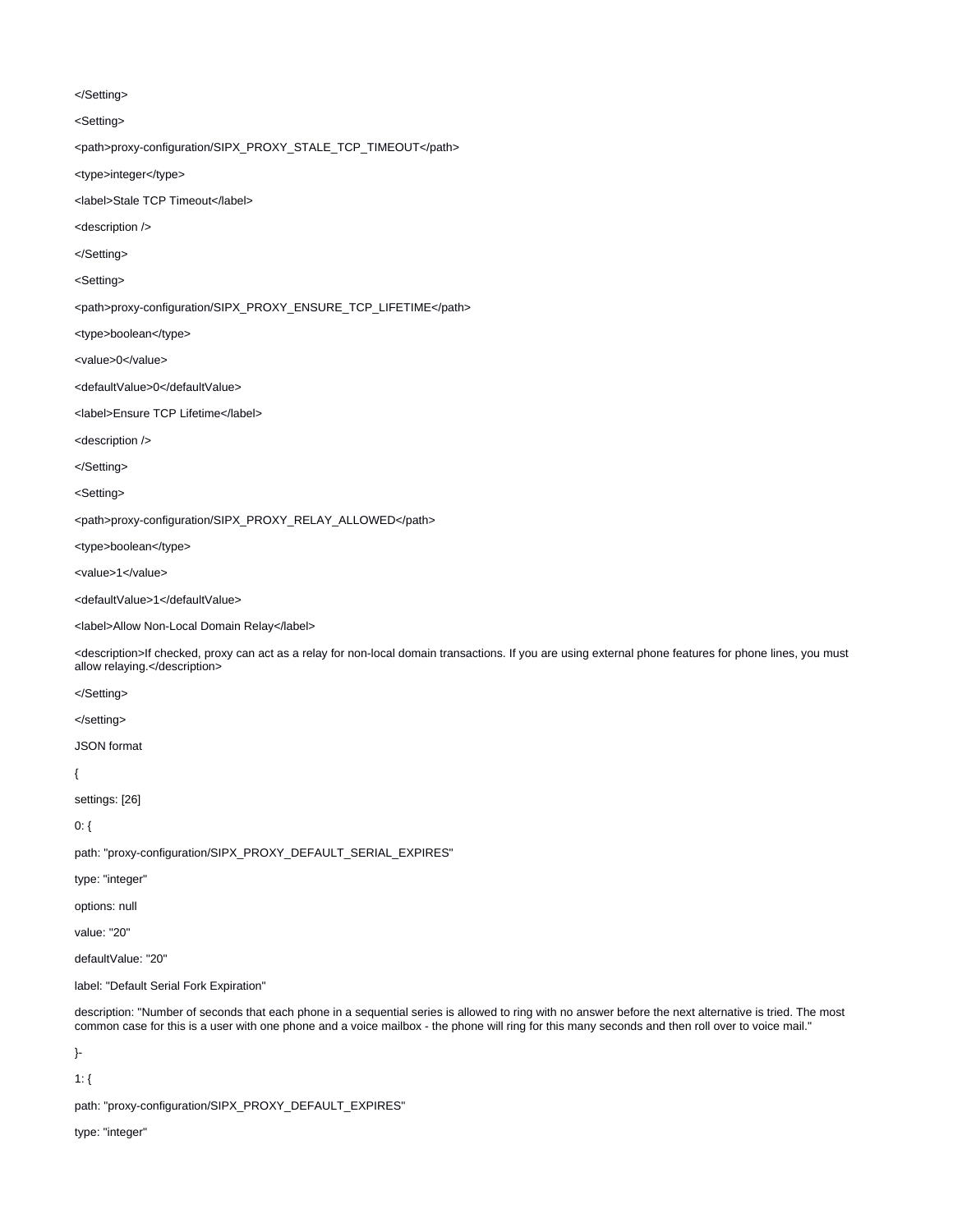options: null

value: "300"

defaultValue: "300"

label: "Default Expiration"

description: "Number of seconds a call is allowed to go unanswered; if this many seconds pass, the call request is returned with an error."

}-

2: {

path: "proxy-configuration/SIPX\_PROXY\_LOG\_LEVEL"

type: "enum"

options: {

NOTICE: null

CRIT: null

EMERG: null

WARNING: null

ERR: null

INFO: null

ALERT: null

DEBUG: null

}-

value: "NOTICE"

defaultValue: "NOTICE"

label: "Log Level"

description: null

}-

3: {

path: "proxy-configuration/SIPX\_PROXY\_AUTHENTICATE\_ALGORITHM" type: "string"

options: null

value: null

defaultValue: null

label: "Authenticate Algorithm"

description: "The algorithm used in authentication"

}-

4: {

path: "proxy-configuration/SIPX\_PROXY\_MAX\_FORWARDS"

type: "integer"

options: null

value: null

defaultValue: null

label: "Maximum Forwards"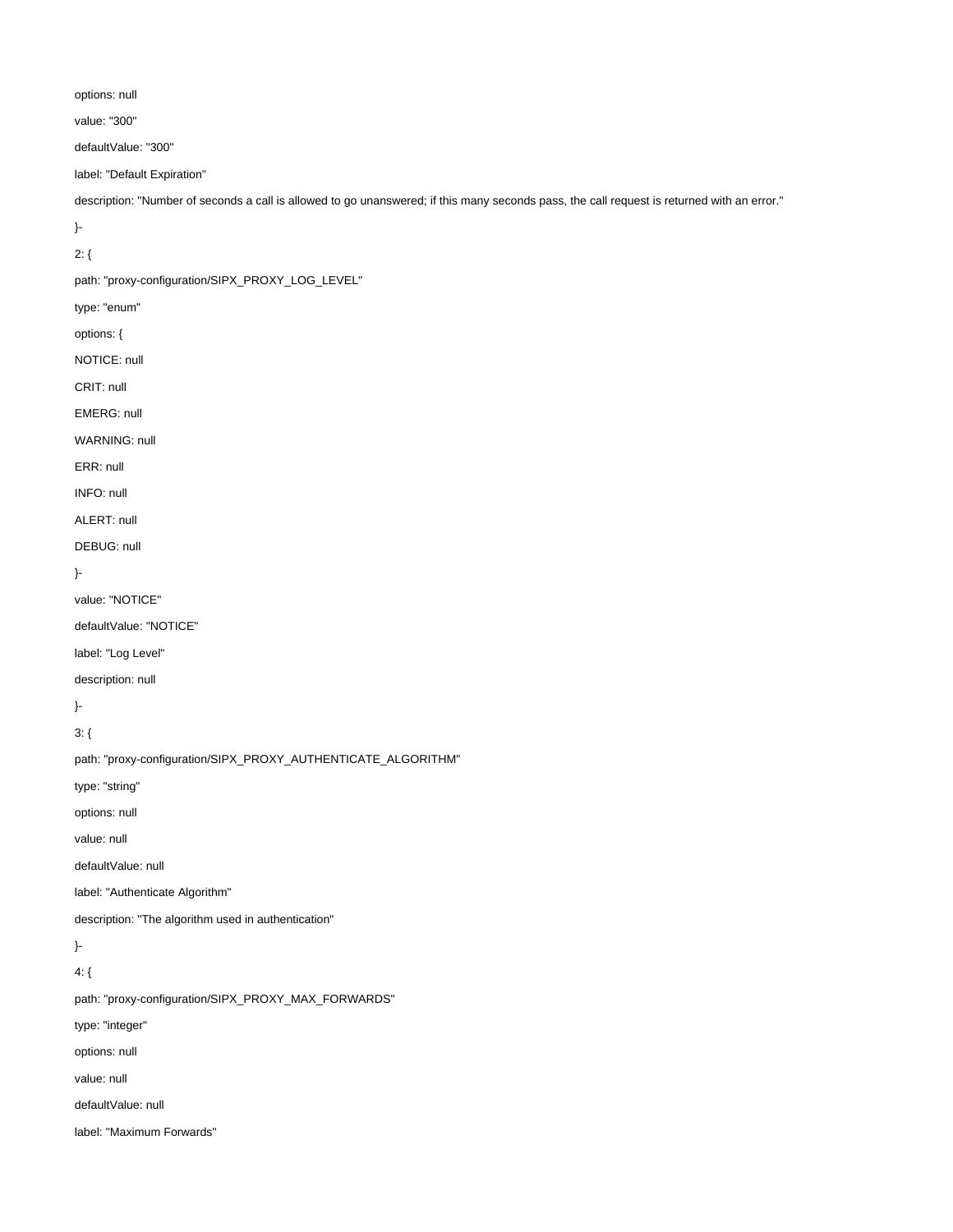description: "(Max-Forwards header field)Maximum number of hops a request can transit on the way to its destination."

}- 5: { path: "proxy-configuration/SIPX\_PROXY\_STALE\_TCP\_TIMEOUT" type: "integer" options: null value: null defaultValue: null label: "Stale TCP Timeout" description: "" }-  $6:$  { path: "proxy-configuration/SIPX\_PROXY\_ENSURE\_TCP\_LIFETIME" type: "boolean" options: null value: "0" defaultValue: "0" label: "Ensure TCP Lifetime" description: "" }- 7: { path: "proxy-configuration/SIPX\_PROXY\_RELAY\_ALLOWED" type: "boolean" options: null value: "1" defaultValue: "1" label: "Allow Non-Local Domain Relay"

description: "If checked, proxy can act as a relay for non-local domain transactions. If you are using external phone features for phone lines, you must allow relaying."

}

**Unsupported HTTP Method:** PUT, POST, DELETE

## <span id="page-4-0"></span>View or modify proxy settings

Available in 14 starting with 14.10

**Resource URI**: /proxy/settings/{settingPath}

#### **Default Resource Properties:**

The resource is represented by the following properties when the GET request is performed:

| <b>Property</b> | <b>Description</b> |
|-----------------|--------------------|
|                 |                    |
|                 |                    |